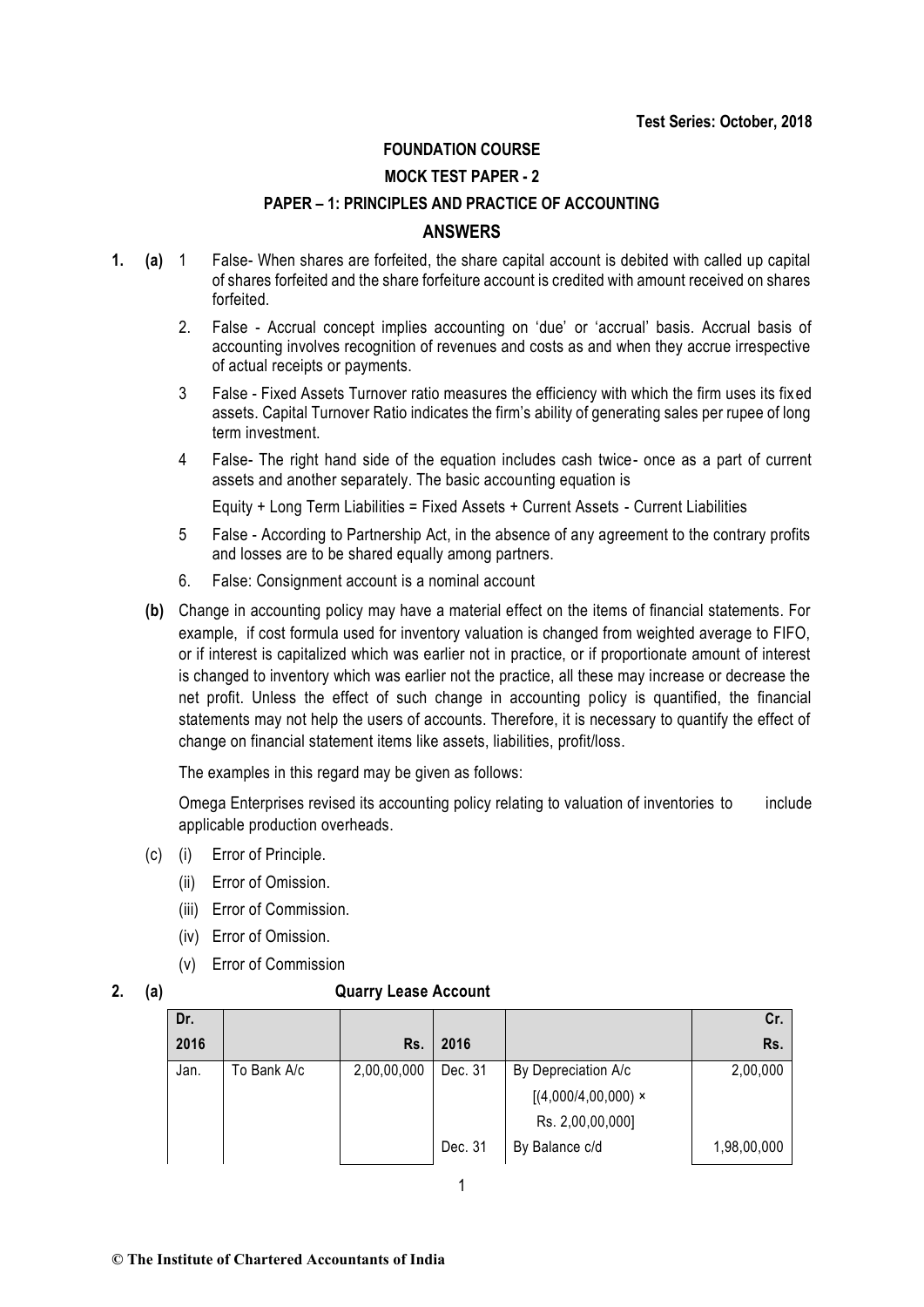|        |                | 2,00,00,000 |         |                     | 2,00,00,000 |
|--------|----------------|-------------|---------|---------------------|-------------|
| 2017   |                |             | 2017    |                     |             |
| Jan. 1 | To Balance b/d | 1,98,00,000 | Dec. 31 | By Depreciation A/c | 10,00,000   |
|        |                |             | Dec. 31 | By Balance c/d      | 1,88,00,000 |
|        |                | 1,98,00,000 |         |                     | 1,98,00,000 |
| 2018   |                |             | 2018    |                     |             |
| Jan. 1 | To Balance b/d | 1,88,00,000 | Dec. 31 | By Depreciation A/c | 15,00,000   |
|        |                |             | Dec. 31 | By Balance c/d      | 1,73,00,000 |
|        |                | 1,88,00,000 |         |                     | 1,88,00,000 |

# **Depreciation Account**

| Dr.        |                     |           |         |                      | Cr.       |
|------------|---------------------|-----------|---------|----------------------|-----------|
| 2016       |                     | Rs.       | 2016    |                      | Rs.       |
| Dec.<br>31 | To Quarry lease A/c | 2,00,000  | Dec. 31 | By Profit & Loss A/c | 2,00,000  |
|            |                     | 2,00,000  |         |                      | 2,00,000  |
| 2017       |                     |           | 2017    |                      |           |
| Dec.<br>31 | To Quarry lease A/c | 10,00,000 | Dec. 31 | By Profit & Loss A/c | 10,00,000 |
|            |                     | 10,00,000 |         |                      | 10,00,000 |
| 2018       |                     |           | 2018    |                      |           |
| Dec.<br>31 | To Quarry lease A/c | 15,00,000 | Dec. 31 | By Profit & Loss A/c | 15,00,000 |
|            |                     | 15,00,000 |         |                      | 15,00,000 |
|            |                     |           |         |                      |           |

# **(b) Statement of Valuation of Stock on 30th June, 2018**

|                       |                                                                                                |           | Rs.       |
|-----------------------|------------------------------------------------------------------------------------------------|-----------|-----------|
|                       | Value of stock as on 23rd June, 2018                                                           |           | 48,00,000 |
| Add:                  | Unsold stock out of the goods sent on consignment                                              | 2,40,000  |           |
|                       | Purchases during the period from 23rd June, 2018 to 30 <sup>th</sup> June,<br>2018             | 2,40,000  |           |
|                       | Goods in transit on 30 <sup>th</sup> June, 2018                                                | 1,60,000  |           |
|                       | Cost of goods sent on approval basis (80% of Rs. 1,60,000)                                     | 1,28,000  | 7,68,000  |
|                       |                                                                                                |           | 55,68,000 |
|                       | Less: Cost of sales during the period from $23rd$ June, 2018 to 30 <sup>th</sup> June,<br>2018 |           |           |
|                       | Sales (Rs. 13,60,000-Rs. 1,60,000)                                                             | 12,00,000 |           |
|                       | Gross profit<br>Less:                                                                          | 96,000    |           |
|                       |                                                                                                |           | 11,04,000 |
|                       | Value of stock as on 30 <sup>th</sup> June, 2018                                               |           | 44,64,000 |
| <b>Working Notes:</b> |                                                                                                |           |           |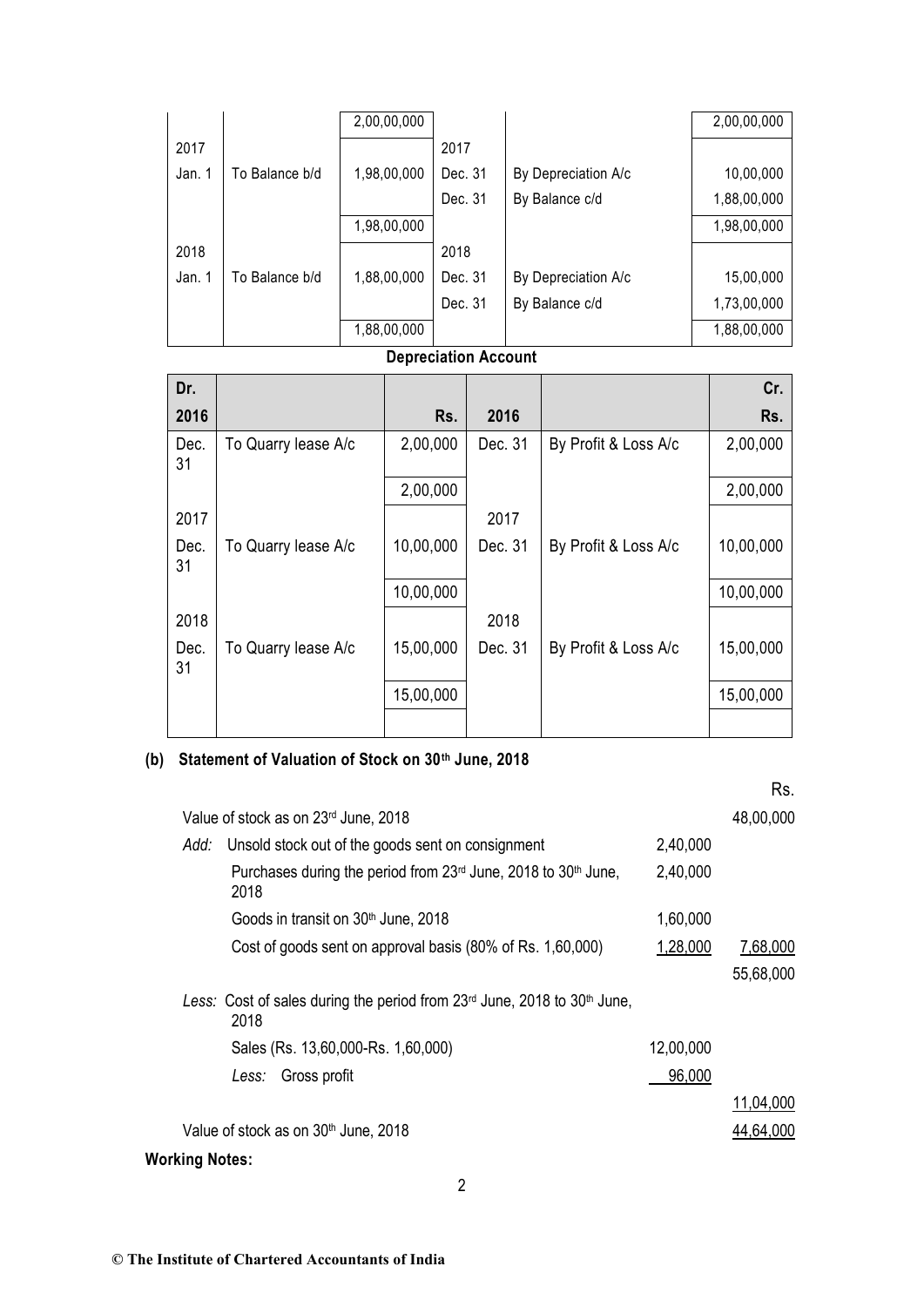| 1. | <b>Calculation of normal sales:</b>                                           | Rs.      | Rs.                   |
|----|-------------------------------------------------------------------------------|----------|-----------------------|
|    | <b>Actual sales</b>                                                           |          | 13,60,000             |
|    | Less: Abnormal sales                                                          | 1,20,000 |                       |
|    | Return of goods sent on approval                                              | 1,60,000 | 2,80,000<br>10,80,000 |
| 2. | <b>Calculation of gross profit:</b>                                           |          |                       |
|    | Gross profit or normal sales<br>20/100 x Rs. 10,80,000                        |          | 2,16,000              |
|    | Less: Loss on sale of particular (abnormal) goods<br>(2,40,000 less 1,20,000) |          | 1,20,000              |
|    | Gross profit                                                                  |          |                       |

## **3. (a) Calculation of Average Due Date**

| (Taking 3rd March, 2018 as base date) |  |  |  |  |  |  |  |
|---------------------------------------|--|--|--|--|--|--|--|
|---------------------------------------|--|--|--|--|--|--|--|

| bill<br>0f<br>Date<br>2018 | Term     | Due date<br>2018                         | Amount                    | No. of days from<br>the base date <i>i.e.</i><br>3rd March, 2018 | Product   |
|----------------------------|----------|------------------------------------------|---------------------------|------------------------------------------------------------------|-----------|
|                            |          |                                          | (Rs.)                     | (Rs.)                                                            | (Rs.)     |
| 28 <sup>th</sup> January   | 1 month  | 3rd March                                | 5,000                     | 0                                                                | $\Omega$  |
| 20 <sup>th</sup> March     | 2 months | 23rd May                                 | 4,000                     | 81                                                               | 3,24,000  |
| 12 <sup>th</sup> July      | 1 month  | 14th Aug.                                | 7,000                     | 164                                                              | 11,48,000 |
| 10 <sup>th</sup> August    | 2 months | 13th Oct.                                | 6,000                     | 224                                                              | 13,44,000 |
|                            |          |                                          | 22,000                    |                                                                  | 28,16,000 |
| Average due date           | $=$      |                                          | Base date + Days equal to | Sum of Products<br>Sum of Amounts                                |           |
|                            |          | 28,16,000<br>3rd March, 2018 +<br>22,000 |                           |                                                                  |           |
|                            |          |                                          |                           | $3^{rd}$ March, 2018 + 128 days = 9 <sup>th</sup> July, 2018     |           |

## **Working Note:**

Bill dated 12<sup>th</sup> July, 2018 has the maturity period of one month, due date (after adding 3 days of grace) falls on 15<sup>th</sup> August, 2018. 15<sup>th</sup> August being public holiday, due date would be preceding date i.e. 14<sup>th</sup> August, 2018.

## **(b) In the books of Deepak**

## **Joint Venture Account**

| <b>Particulars</b> |          | Amount $(\overline{\mathbf{x}})$ | <b>Particulars</b>  | Amount $(\overline{\mathbf{z}})$ |
|--------------------|----------|----------------------------------|---------------------|----------------------------------|
| To Bank A/c:       |          |                                  | By Bank A/c         | 12,00,000                        |
| Material           | 3,40,000 |                                  | By Om's A/c (plant) | 50,000                           |
| Cement             | 65,000   |                                  |                     |                                  |
| Architect's fee    | 50,000   | 4,55,000                         |                     |                                  |
| To Om's A/c:       |          |                                  |                     |                                  |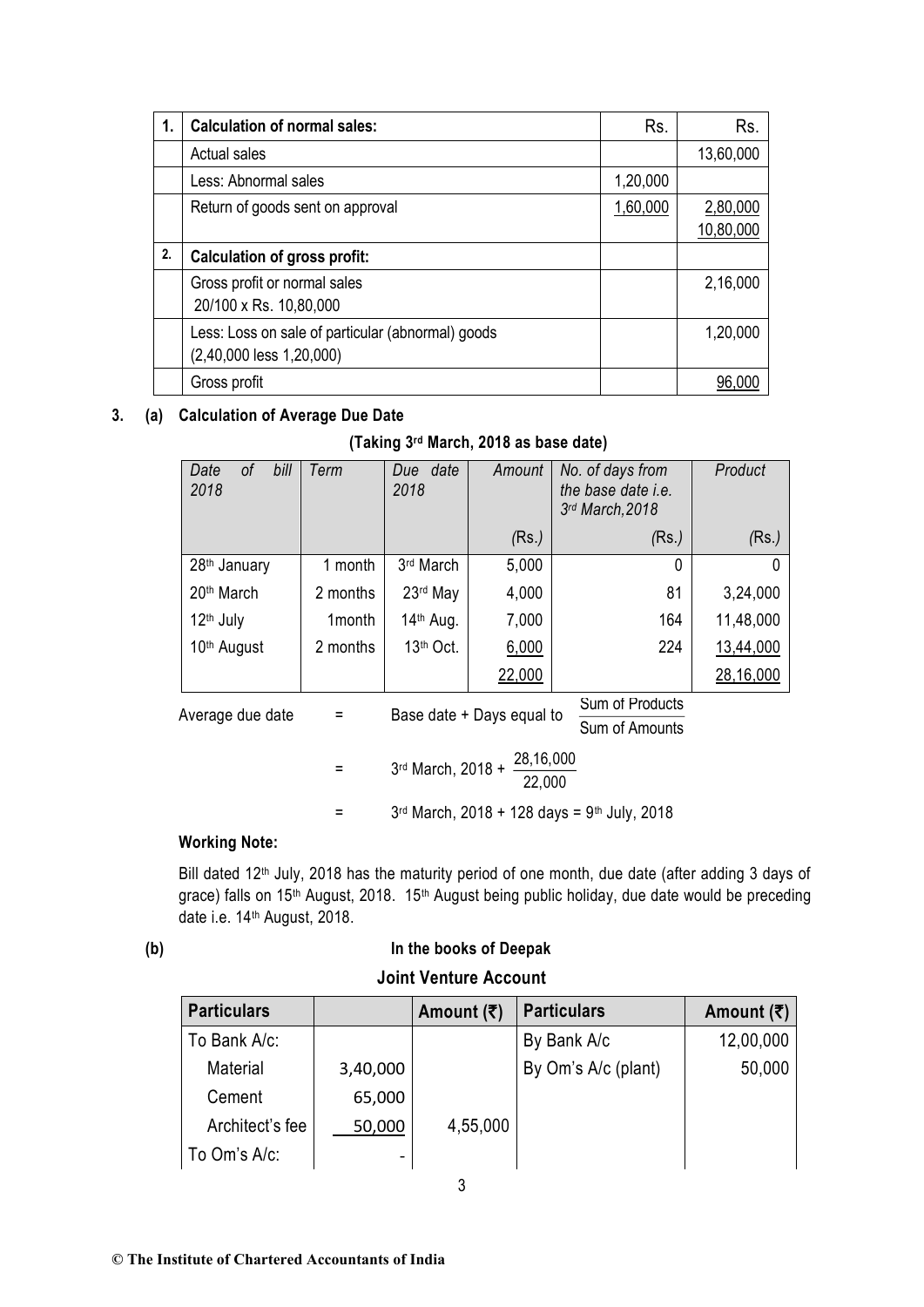| Material                               | 2,50,000 |           |           |
|----------------------------------------|----------|-----------|-----------|
| Cement                                 | 85,000   |           |           |
| Wages                                  | 1,35,000 |           |           |
| License fees                           | 25,000   |           |           |
| Plant                                  | 1,00,000 | 5,95,000  |           |
| profit<br>Net<br>To<br>transferred to: |          |           |           |
| Om's A/c                               | 1,00,000 |           |           |
| Profit & Loss<br>A/c                   | 1,00,000 | 2,00,000  |           |
|                                        |          | 12,50,000 | 12,50,000 |

## **Om's Account**

| <b>Particulars</b>                | <b>Amount</b><br>(₹) | <b>Particulars</b>                          | Amount $(\bar{\tau})$ |
|-----------------------------------|----------------------|---------------------------------------------|-----------------------|
| To Joint Venture<br>$A/c$ (plant) | 50,000               | A/c<br>Venture<br>By<br>Joint<br>(sundries) | 5,95,000              |
| To Bank A/c                       |                      | By Joint Venture A/c (profit)               |                       |
|                                   | 6,45,000             |                                             | 1,00,000              |
|                                   |                      |                                             |                       |
|                                   | 6,95,000             | ومنتك فالمتحمل والمناسب                     | 6,95,000              |

### **In the books of Om Joint Venture Account**

| <b>Particulars</b>     | ₹        | <b>Amount</b><br>(5) | <b>Particulars</b>                   | Amount $(\bar{\tau})$ |
|------------------------|----------|----------------------|--------------------------------------|-----------------------|
| To Deepak's<br>$A/c$ : |          |                      | By Deepak's A/c (contract<br>amount) | 12,00,000             |
| Material               | 3,40,000 |                      | By Plant A/c                         | 50,000                |
| Cement                 | 65,000   |                      |                                      |                       |
| Architect'             |          | 4,55,000             |                                      |                       |
| s fee                  | 50,000   |                      |                                      |                       |
| To Bank A/c:           |          |                      |                                      |                       |
| Material               | 2,50,000 |                      |                                      |                       |
| Cement                 | 85,000   |                      |                                      |                       |
| Wages                  | 1,35,000 |                      |                                      |                       |
| License                |          |                      |                                      |                       |
| fees                   | 25,000   |                      |                                      |                       |
| Plant                  | 1,00,000 | 5,95,000             |                                      |                       |
| To Net profit          |          |                      |                                      |                       |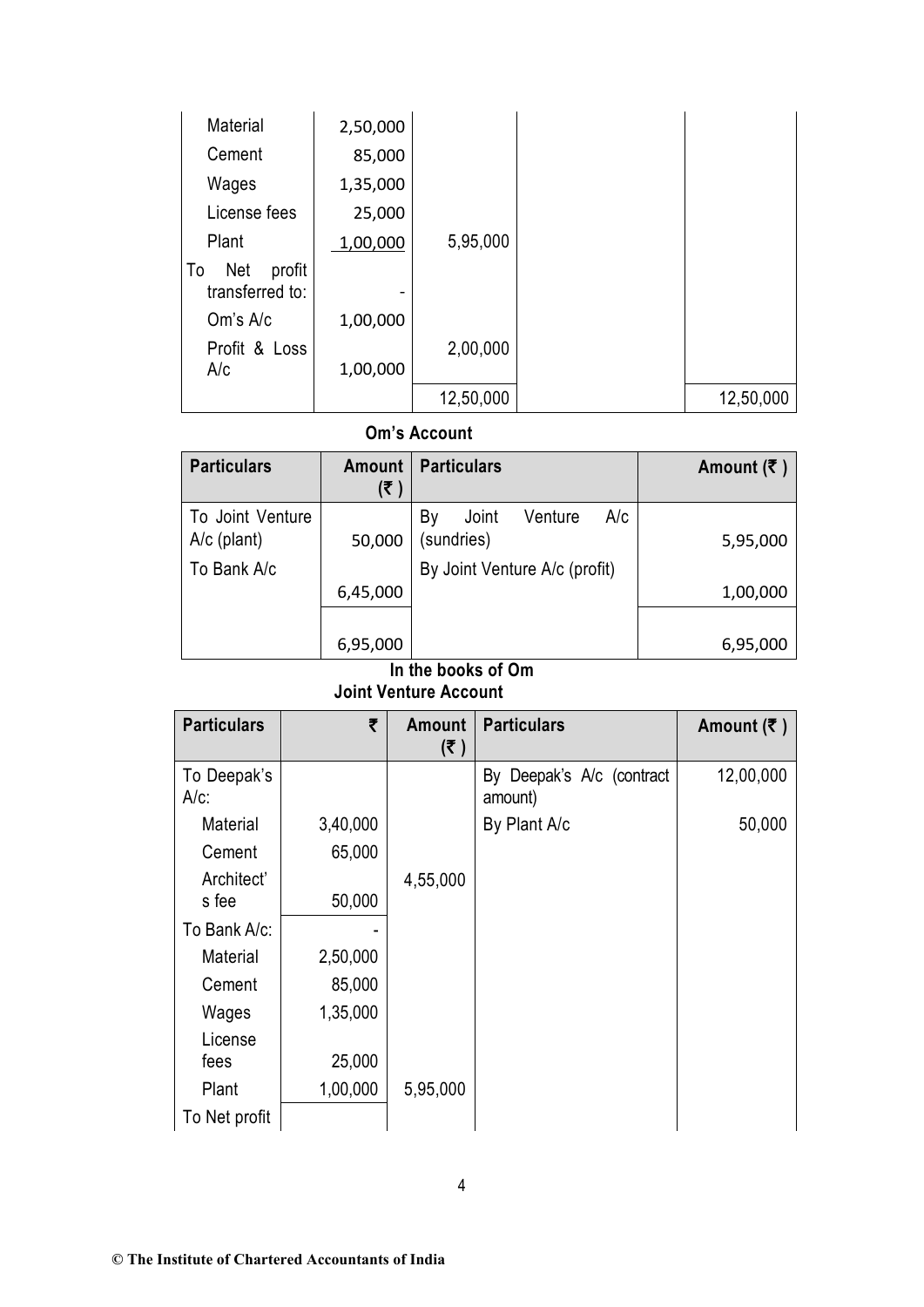| transferre<br>d to:     |          |           |           |
|-------------------------|----------|-----------|-----------|
| Deepak's<br>A/c         | 1,00,000 |           |           |
| Profit<br>&<br>Loss A/c | 100,000  | 2,00,000  |           |
|                         |          | 12,50,000 | 12,50,000 |

## *Dr.* **Deepak's Account** *Cr.*

**Particulars Amount (₹ ) Particulars Amount (₹ ) Amount (₹ )** To Joint Venture A/c (contract amount) 12,00,000 By Joint Venture A/c (sundries) 4,55,000 By Joint Venture A/c (profit) 1,00,000 By Bank A/c 6,45,000 12,00,000 12,00,000

## **4. (a) Journal Entries**

|    | <b>Particulars</b>                                                                          |     | Amount | Amount |
|----|---------------------------------------------------------------------------------------------|-----|--------|--------|
| 1. | Insurance Company's A/c                                                                     | Dr. | 10,000 |        |
|    | To Life Policy A/c                                                                          |     |        | 10,000 |
|    | (Being the policy on the life of Amrish matured on his<br>death)                            |     |        |        |
| 2. | Life Policy A/c                                                                             | Dr. | 9,000  |        |
|    | To Amitabh's Capital A/c                                                                    |     |        | 3,000  |
|    | To Abhishek's Capital A/c                                                                   |     |        | 3,000  |
|    | To Amrish's Capital A/c                                                                     |     |        | 3,000  |
|    | (Being the transfer of balance in life policy account to all<br>partners' capital accounts) |     |        |        |
| 3. | Amitabh's Capital A/c                                                                       | Dr. | 12,600 |        |
|    | Abhishek's Capital A/c                                                                      | Dr. | 12,600 |        |
|    | Amrish's Capital A/c                                                                        | Dr. | 12,600 |        |
|    | To Advertisement suspense A/c                                                               |     |        | 37,800 |
|    | (Being Advertisement suspense standing in the books<br>written off fully)                   |     |        |        |
| 4. | Land & Buildings A/c                                                                        | Dr. | 37,000 |        |
|    | To Revaluation A/c                                                                          |     |        | 37,000 |
|    | (Being an increase in the value of assets recorded)                                         |     |        |        |
| 5. | <b>Investment Fluctuation Reserve A/c</b>                                                   | Dr. | 600    |        |
|    | To Investment A/c                                                                           |     |        | 600    |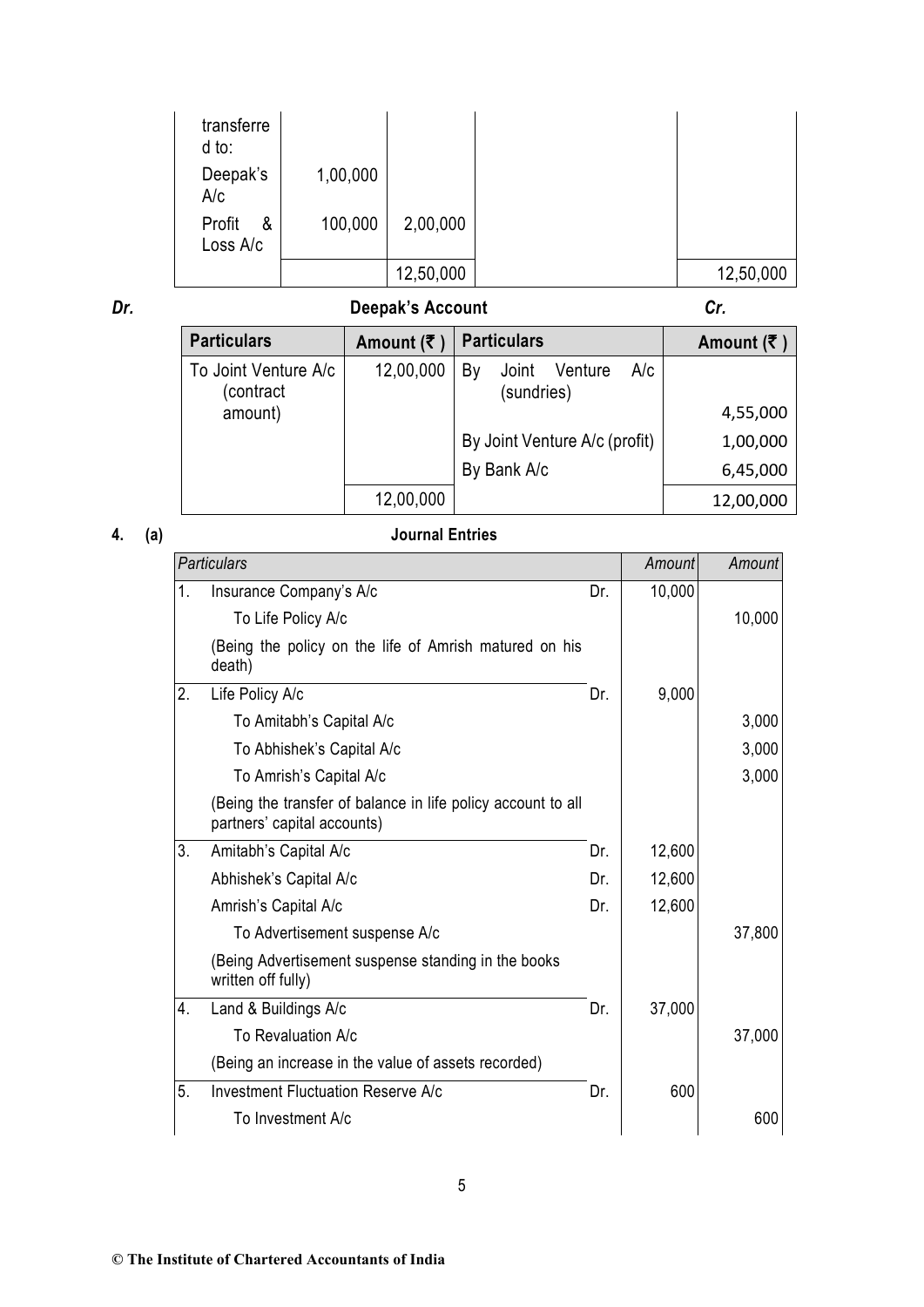| (Being reduction in the cost of investment adjusted<br>through Investment Fluctuation Reserve)                 |     |        |                       |
|----------------------------------------------------------------------------------------------------------------|-----|--------|-----------------------|
| Revaluation A/c                                                                                                | Dr. | 3,600  |                       |
| To Stock A/c                                                                                                   |     |        | 1,200                 |
| To Provision for Doubtful Debts A/c                                                                            |     |        | 2,400                 |
| (Being the fall in value of assets recorded)                                                                   |     |        |                       |
| Amitabh's Capital A/c                                                                                          | Dr. | 3,500  |                       |
| Abhishek's Capital A/c                                                                                         | Dr. | 3,500  |                       |
| To Amrish's Capital A/c                                                                                        |     |        | 7,000                 |
| (Being the share of Amrish's revalued goodwill adjusted<br>through capital accounts of the remaining partners) |     |        |                       |
| Profit & Loss Suspense Account                                                                                 | Dr. | 1,500  |                       |
| To Amrish's Capital A/c                                                                                        |     |        | 1,500                 |
| (Being Amrish's Share of profit to date of death credited<br>to his account)                                   |     |        |                       |
| Revaluation A/c                                                                                                | Dr. | 33,400 |                       |
| To Amitabh's Capital A/c                                                                                       |     |        | 11,133                |
| To Abhishek's Capital A/c                                                                                      |     |        | 11,133                |
| To Amrish's Capital A/c                                                                                        |     |        | $11,134$ <sup>*</sup> |
| (Being the transfer of profit on revaluation)                                                                  |     |        |                       |
| General Reserve A/c                                                                                            | Dr. | 8,000  |                       |
| Investment Fluctuation Reserve A/c (Rs. 2,400 - Rs. 600)                                                       | Dr. | 1,800  |                       |
| To Amitabh's Capital A/c                                                                                       |     |        | 3,267                 |
| To Abhishek's Capital A/c                                                                                      |     |        | 3,267                 |
| To Amrish's Capital A/c                                                                                        |     |        | 3,266                 |
| (Being the transfer of accumulated profits to capital<br>accounts)                                             |     |        |                       |
| Amrish's Capital A/c                                                                                           | Dr. | 53,300 |                       |
| To Amrish's Executor's A/c                                                                                     |     |        | 53,300                |
| (Being the transfer of Amrish's Capital A/c to his Executor's<br>A/c)                                          |     |        |                       |
|                                                                                                                |     |        |                       |

## **Working Notes:**

| (i) | <b>Calculation of Amrish's Share of Profit</b> |                                                            |  |  |  |  |
|-----|------------------------------------------------|------------------------------------------------------------|--|--|--|--|
|     | Total profit for last three years              | Rs. $18,000 +$ Rs. $16,000 +$ Rs. $20,000 =$<br>Rs. 54,000 |  |  |  |  |
|     | Average profit 54,000/3                        | $=$ Rs. 18,000                                             |  |  |  |  |
|     | Profit for 3 months = $18,000 \times 3/12$     | $=$ Rs. 4,500                                              |  |  |  |  |
|     | Amrish's share of Profit = $4,500 \times 1/3$  | $=$ Rs. 1,500                                              |  |  |  |  |
|     |                                                |                                                            |  |  |  |  |

• Rounded off.

1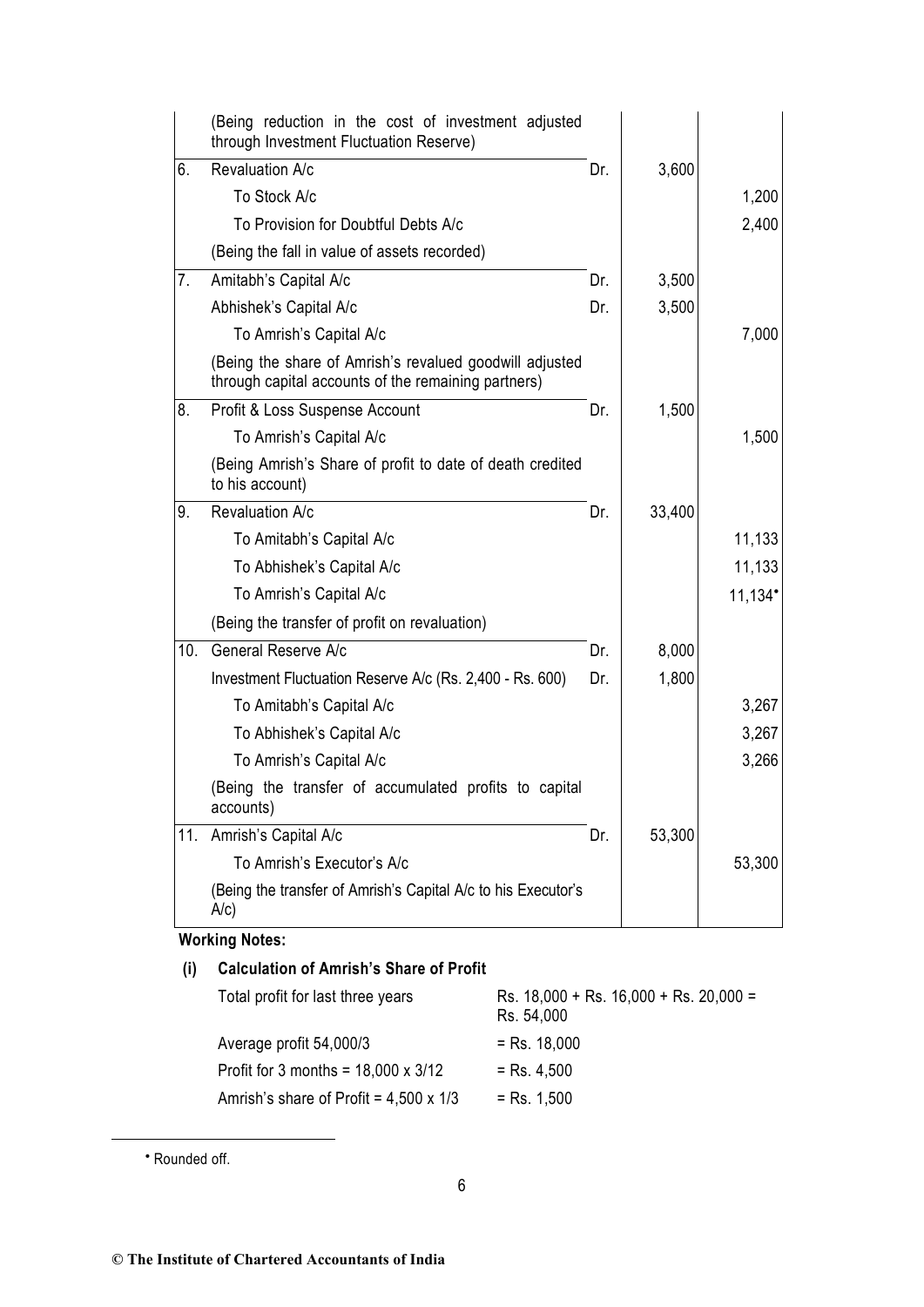## **(ii) Calculation of Goodwill**

| Total profits for last five years | Rs. 1,05,000                |
|-----------------------------------|-----------------------------|
| Average profit 1,05,000/5         | $=$ Rs. 21,000              |
| Goodwill at one year's purchase   | Rs. 21,000 x 1 = Rs. 21,000 |

## **(b) Subscription for the year ended 31.3.2018**

|                                                                                                            |        | Rs.      |
|------------------------------------------------------------------------------------------------------------|--------|----------|
| Subscription received during the year                                                                      |        | 3,75,000 |
| Less: Subscription receivable on 1.4.2017                                                                  | 11,250 |          |
| Less: Subscription received in advance on 31.3.2018                                                        | 5,250  | (16,500) |
|                                                                                                            |        | 3,58,500 |
| Add: Subscription receivable on 31.3.2018                                                                  | 16,500 |          |
| Add: Subscription received in advance on 1.4.2017                                                          | 9,000  | 25,500   |
| Amount of Subscription appearing in Income & Expenditure Account                                           |        | 3,84,000 |
| $\mathbf{0}$ and the contracted to the contracted detection of the contracted $\mathbf{0}$ 4. $\mathbf{0}$ |        |          |

**Sports material consumed during the year end 31.3.2018**

|                                                                     | Rs.          |
|---------------------------------------------------------------------|--------------|
| Payment for Sports material                                         | 2,25,000     |
| Less: Amounts due for sports material on 1.4.2017                   | (67, 500)    |
|                                                                     | 1,57,500     |
| Add: Amounts due for sports material on 31.3.2018                   | 97,500       |
| Purchase of sports material                                         | 2,55,000     |
| Sports material consumed:                                           |              |
| Stock of sports material on 1.4.2017                                | 75,000       |
| Add: Purchase of sports material during the year                    | 2,55,000     |
|                                                                     | 3,30,000     |
| Less: Stock of sports material on 31.3.2018                         | (1, 12, 500) |
| Amount of Sports Material appearing in Income & Expenditure Account | 2,17,500     |

## **Balance Sheet of M/s TT Club For the year ended 31st March, 2018(An extract)**

| Liabilities                    | Rs. Assets                      | Rs.      |
|--------------------------------|---------------------------------|----------|
| Unearned Subscription          | 5,250 Subscription receivable   | 16,500   |
| Amount due for sports material | 97,500 Stock of sports material | 1,12,500 |

## **5. (a) Trading and Profit and Loss Account of Mr. Kumar**

## **for the year ended 31st December, 2017**

|                       | Rs.      | Rs.      |                  | Rs.      | Rs.      |
|-----------------------|----------|----------|------------------|----------|----------|
| To Opening stock      |          | 23,400   | <b>By Sales</b>  | 1,94,800 |          |
| To Purchases          | 1,60,850 |          | Less: Returns    | 4,300    | 1,90,500 |
| Add: Omitted          | 200      |          | By Closing stock |          | 39,300   |
| invoice               | 1,61,050 |          |                  |          |          |
| Less: Returns         | 2,900    |          |                  |          |          |
|                       | 1,58,150 |          |                  |          |          |
| Less: Drawings        | 300      | 1,57,850 |                  |          |          |
| To Freight & carriage |          | 9,800    |                  |          |          |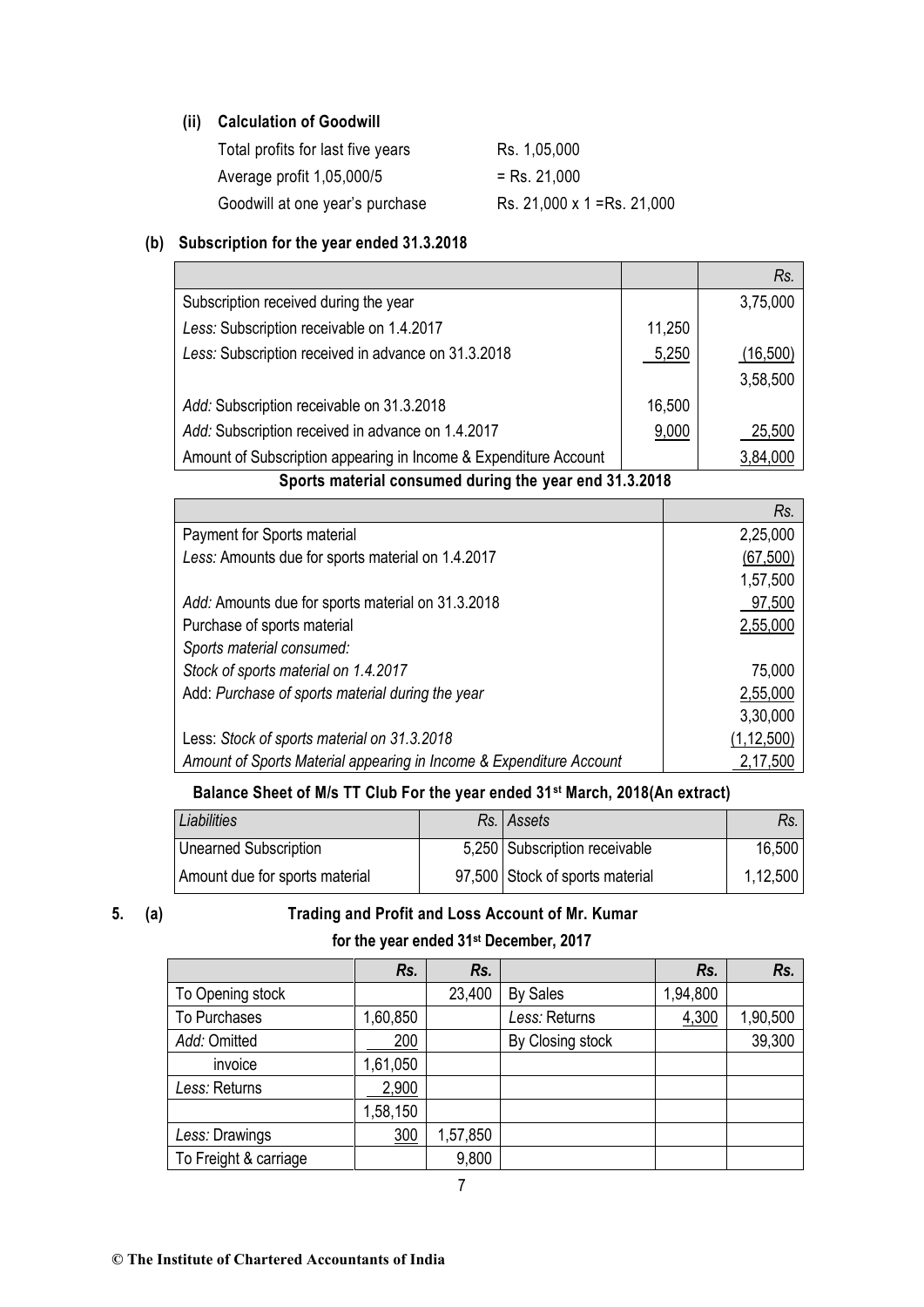|                                                |       | 2,29,800 |                     | 2,29,800 |
|------------------------------------------------|-------|----------|---------------------|----------|
| To Rent and taxes                              |       | 2,350    | By Gross profit b/d | 38,750   |
| To Salaries and wages                          |       | 4,650    | By Discount         | 2,220    |
| To Bank interest                               | 550   |          |                     |          |
| Add: Due                                       | 850   | 1,400    |                     |          |
| To Printing and stationary                     | 7,200 |          |                     |          |
| Less: Prepaid (1/4)                            | 1,800 | 5,400    |                     |          |
| To Discount allowed                            |       | 900      |                     |          |
| To General expenses                            |       | 5,725    |                     |          |
| To Insurance                                   |       | 650      |                     |          |
| To Postage & telegram<br>expenses              |       | 1,165    |                     |          |
| To Travelling expenses                         |       | 435      |                     |          |
| To Provision for bad debts                     |       | 575      |                     |          |
| [W.N.]                                         |       |          |                     |          |
| To Provision for discount<br>on debtors [W.N.] |       | 219      |                     |          |
| To Depreciation on<br>furniture & fittings     |       | 250      |                     |          |
| To Net profit                                  |       | 17,251   |                     |          |
|                                                |       | 40,970   |                     | 40,970   |
| <b>Working Note:</b>                           |       |          |                     |          |
| Provision for bad & doubtful debts:            |       |          |                     |          |
| @ 5% on Rs. 11,500                             |       |          |                     | 575      |

### **Provision for discount:**

2% on Rs. 10,925 (11,500 -575)

| To Gross profit c/d | 38,750 |

## **(b) MNOP Ltd Balance Sheet**

| Liabilities    | Rs.      | Assets              | Rs.      |
|----------------|----------|---------------------|----------|
| Owner equity   | 1,00,000 | <b>Fixed assets</b> | 60,000   |
| Current debt   | 24,000   | Cash                | 60,000   |
| Long term debt | 36,000   | Inventory           | 40,000   |
|                | 1,60,000 |                     | 1,60,000 |

219

## **Working Notes**

1. Total debt =  $0.60 \times$  Owners equity =  $0.60 \times$ Rs. 1,00,000 = Rs. 60,000

Current debt to total debt = 0.40, hence current debt =  $0.40 \times 60,000 = 24,000$ 

- 2. Fixed assets =  $0.60 \times$  Owners equity =  $0.60 \times$ Rs. 1,00,000 = Rs. 60,000
- 3. Total capital employed = Total debt + Owners equity = Rs.  $60,000 + Rs. 1,00,000 =$ Rs. 1,60,000
- 4. Total assets consisting of fixed assets and current assets must be equal to Rs. 1,60,000 (Assets = Liabilities + Owners equity). Since Fixed assets are Rs. 60,000, hence, current assets should be Rs. 1,00,000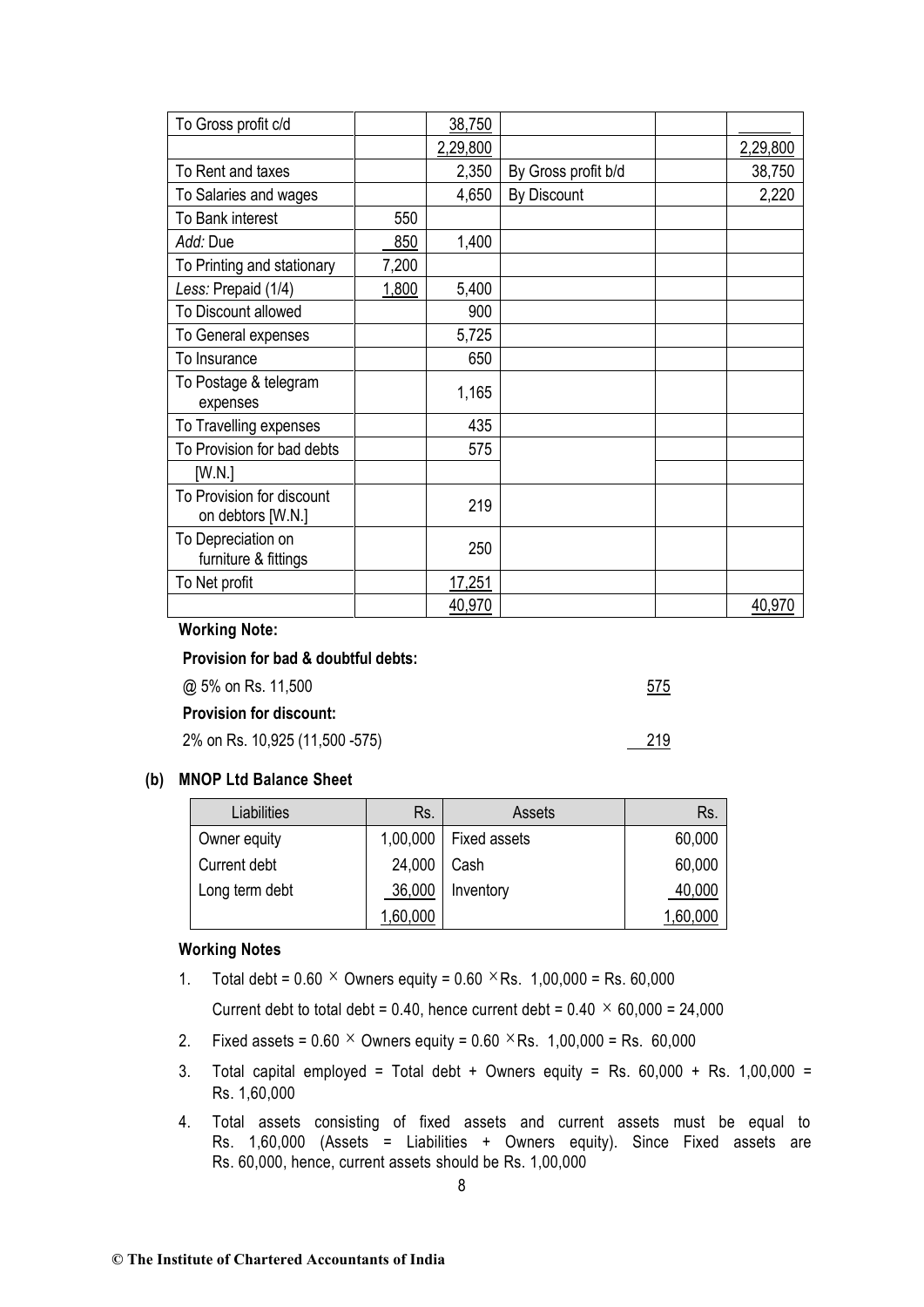5. Total assets turnover a 2 Times

Inventory turnover  $=\frac{2 \text{ miles}}{8 \text{ Times}}$ 

Hence , Inventory /Total assets = 2/8=1/4,

Total assets =  $1,60,000$ 

Therefore Inventory = 1,60,000/4 = 40,000

Balance on Asset side = 1,20,000:

 $Cash = 1,60,000 - 60,000 - 40,000 = 60,000$ 

## **6. (a) A Ltd.**

| 2017          |                                                                                                                           |     | Dr.<br>Rs. | Cr.<br>Rs. |
|---------------|---------------------------------------------------------------------------------------------------------------------------|-----|------------|------------|
| <b>May 20</b> | <b>Bank Account</b>                                                                                                       | Dr. | 8,00,000   |            |
|               | To Share Application A/c                                                                                                  |     |            | 8,00,000   |
|               | (Application money on 40,000 shares at Rs. 20<br>per share received.)                                                     |     |            |            |
| June 1        | Share Application A/c                                                                                                     | Dr. | 8,00,000   |            |
|               | To Share Capital A/c                                                                                                      |     |            | 8,00,000   |
|               | (The amount transferred to Capital Account on<br>40,000 shares Rs. 20 on application. Directors'<br>resolution no dated ) |     |            |            |
|               | Share Allotment A/c                                                                                                       | Dr. | 12,00,000  |            |
|               | To Share Capital A/c                                                                                                      |     |            | 12,00,000  |
|               | (Being share allotment made due at Rs. 30 per<br>share. Directors' resolution no dated )                                  |     |            |            |
| July 15       | <b>Bank Account</b>                                                                                                       | Dr. | 12,00,000  |            |
|               | To Share Application and Allotment A/c                                                                                    |     |            | 12,00,000  |
|               | (The sums due on allotment received.)                                                                                     |     |            |            |
| Oct. 1        | <b>Share First Call Account</b>                                                                                           | Dr. | 10,00,000  |            |
|               | To Share Capital Account                                                                                                  |     |            | 10,00,000  |
|               | (Amount due from members in respect of first<br>call-on 40,000 shares at Rs. 25 as per Directors,<br>resolution no dated) |     |            |            |
| Oct. 20       | <b>Bank Account</b>                                                                                                       | Dr. | 10,00,000  |            |
|               | To Share First Call Account                                                                                               |     |            | 10,00,000  |
|               | (Receipt of the amounts due on first call.)                                                                               |     |            |            |
| 2018          |                                                                                                                           |     |            |            |
| Feb. 1        | Share Second and Final Call A/c                                                                                           | Dr. | 10,00,000  |            |
|               | To Share Capital A/c                                                                                                      |     |            | 10,00,000  |
|               | (Amount due on 40,000 share at Rs. 25                                                                                     |     |            |            |
|               | per share on second and final call, as per                                                                                |     |            |            |
|               | Directors resolution no dated)                                                                                            |     |            |            |
| Mar. 31       | <b>Bank Account</b>                                                                                                       | Dr. | 10,00,000  |            |
|               | To Share Second & Final Call A/c                                                                                          |     |            | 10,00,000  |
|               | (Amount received against the final call on<br>40,000 shares at Rs.25 per share.)                                          |     |            |            |